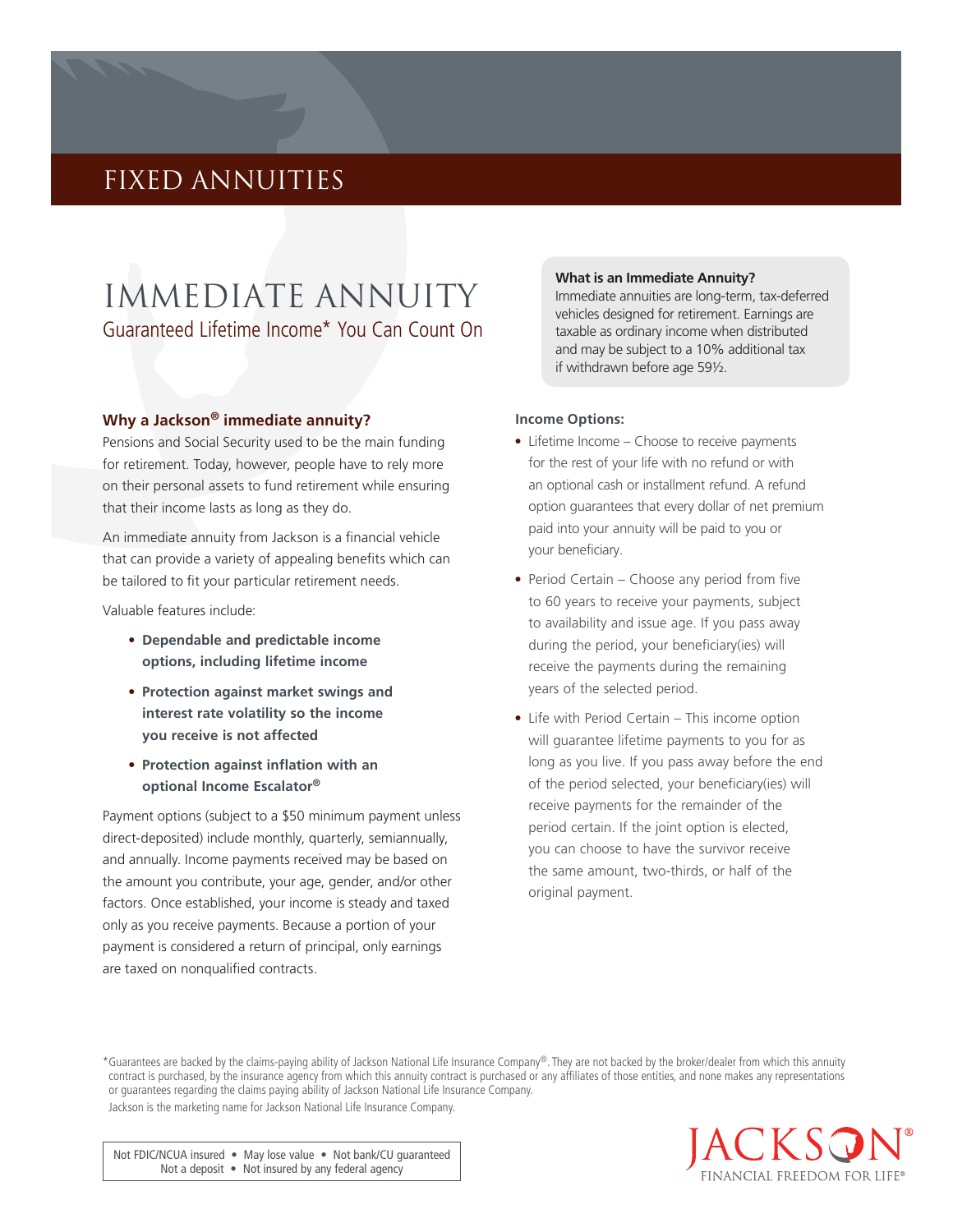# Meeting your income needs

#### **Protection Against Inflation**

Traditional immediate annuity payments stay level for the duration of the chosen term. Although level payments may provide for a higher initial payment, they are not designed to keep pace with inflation. The Income Escalator option guarantees that the immediate annuity payments you receive will increase by 3% every year. This protection is designed to help keep pace with the historical average of inflation.

The Income Escalator is available with the **Life Annuity with No Refund, Period Certain Annuity,** and **Life Annuity with Period Certain** income options. In contrast to the more typical equal payments provided under these income options, the Income Escalator allows you to choose to receive lower initial income payments that increase annually for a number of years and eventually become higher than the level income payments in later years. As a result, depending on how long you live, you may receive less money by choosing the Income Escalator.

### **See how the Income Escalator compares to level payments, using a 20-year Period Certain Jackson Immediate Annuity.**



#### **Guaranteed 3% Annual Growth**

These payouts are based on a deposit of \$100,000 and annuity factors in effect as of 9/24/2018. Premium taxes imposed in some states may reduce the payout amount. Annuity factors are subject to change. Illustration assumes a male at age 60, and the first payment 30 days after deposit. To select Income Escalator, simply indicate this option on the application.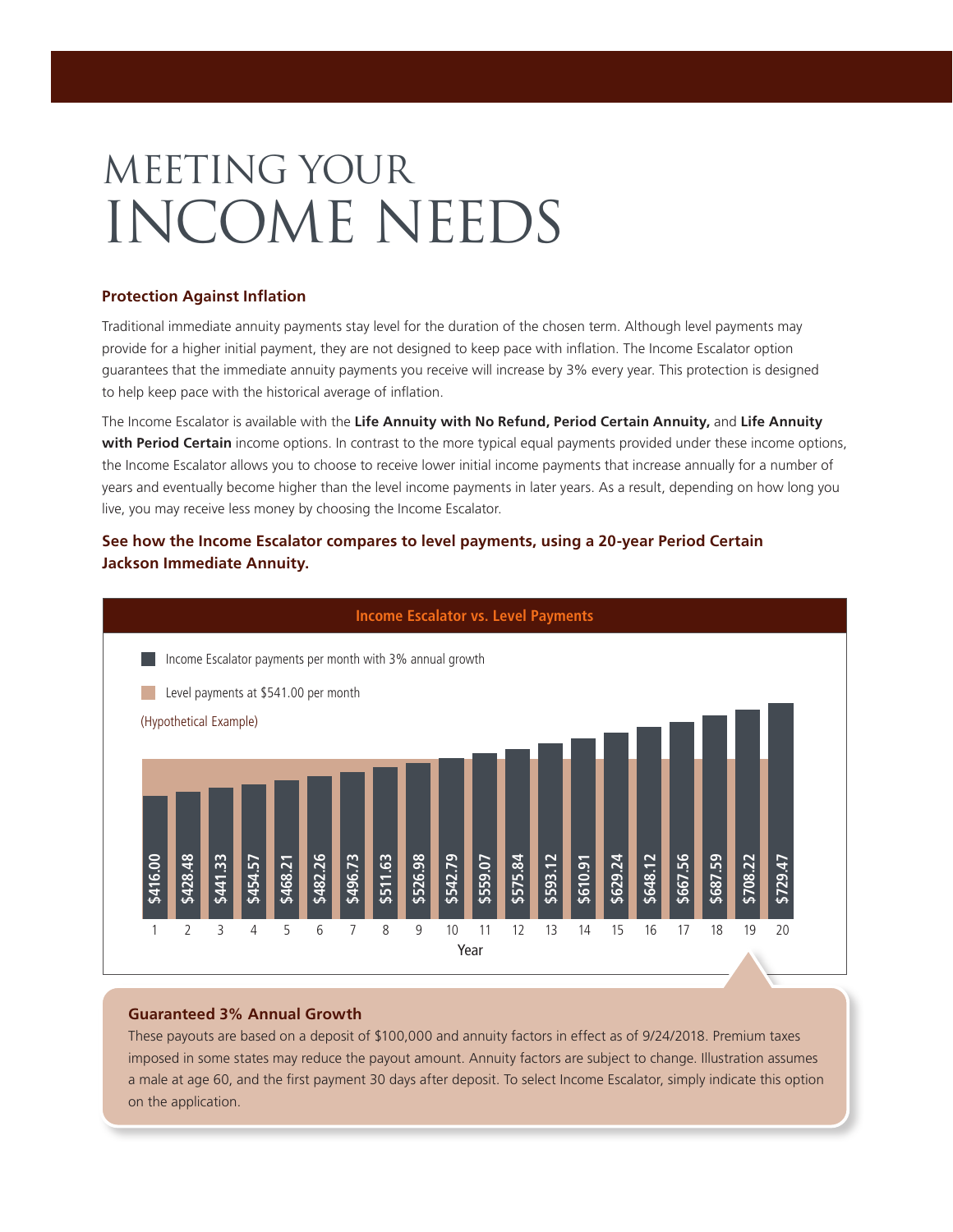#### **Getting Started With an Immediate Annuity**

Together with your representative, you can use this guide to determine if there's a gap between your income needs and the sources of guaranteed income you could use to fund those needs.

Once you've determined if you have a gap, you and your representative can discuss if covering all or a part of that gap with income payments from an immediate annuity is right for you.

When planning for retirement, think of your income needs as part of a pyramid. Your necessary, daily expenses make up the base of the pyramid. You'll want to start with these expenses before potentially including expenses in the next levels of discretionary or extra income.



#### **What Can I Count On?**

Now that you've estimated what your expenses could be, use this section to calculate the guaranteed income you expect. This will help determine the gap between what you'll need and your projected available resources.

| <b>GUARANTEED INCOME</b>                                    |                         |          |
|-------------------------------------------------------------|-------------------------|----------|
| Pensions                                                    | $\sqrt{2}$              | per year |
| Social Security                                             | \$                      | per year |
| Other                                                       | $\sqrt[6]{\frac{1}{2}}$ | per year |
| <b>Total Guaranteed Income</b>                              | $\sqrt{2}$              | B        |
| <b>What is my GAP?</b> (Total A $-$ Total B) $\parallel$ \$ |                         |          |
|                                                             |                         |          |
| These are your needs that<br>are not covered by courses     |                         |          |

**are not covered by sources of guaranteed income.**